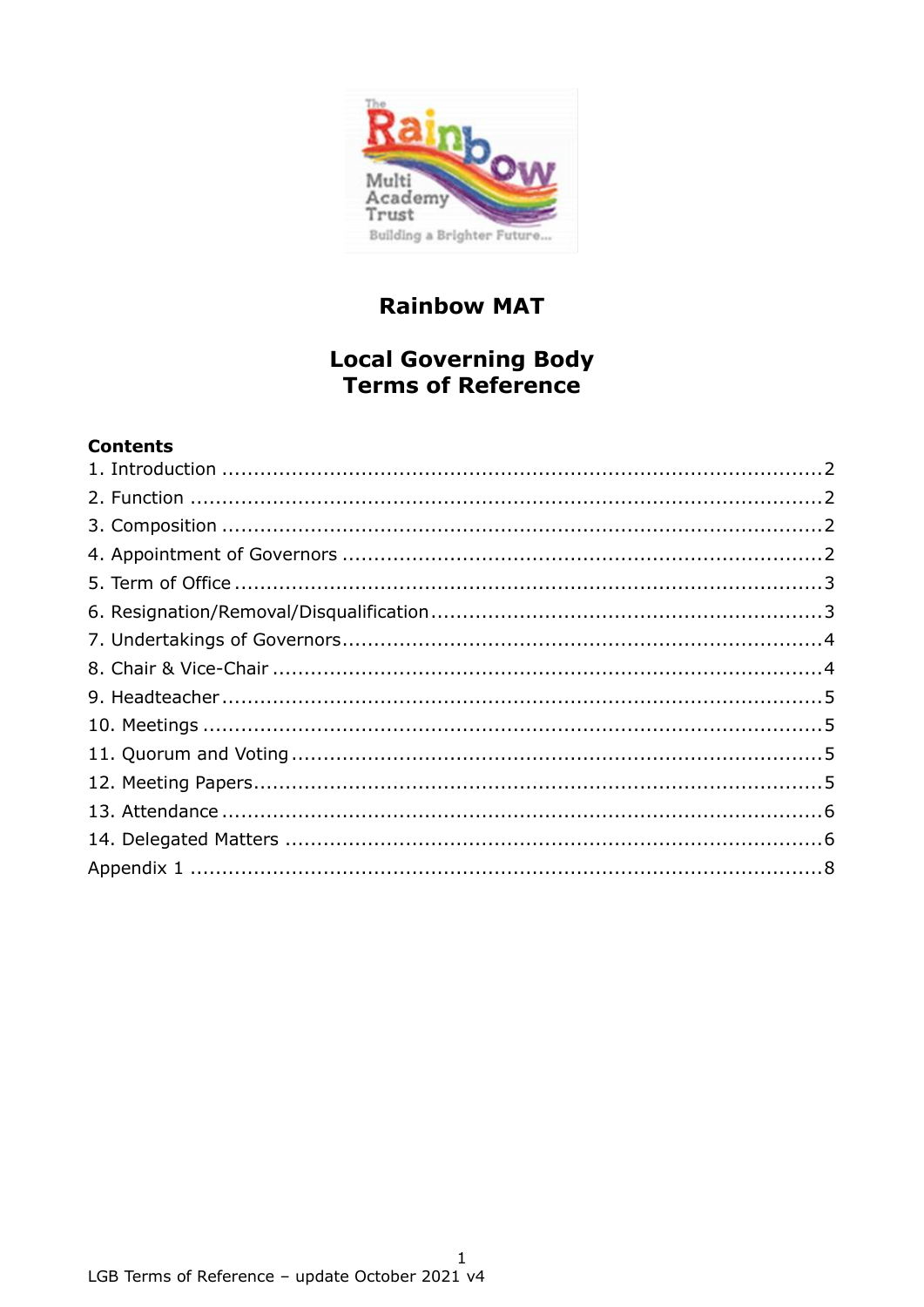#### <span id="page-1-0"></span>**1. Introduction**

The Rainbow Multi-Academy Trust (the MAT) is a charity and a company limited by guarantee. The Directors of the Trust (the Trustees) are responsible for the leadership, management and administration of the Trust and the Schools within it and under the powers of delegation set out in the Articles of Association they can appoint a Local Governing Body (LGB) for each School and are required to determine the constitution, membership and proceedings of all such LGBs.

#### <span id="page-1-1"></span>**2. Function**

The Local Governing Body's role is to exercise leadership on behalf of the MAT in the running of an individual Academy, to provide information to the Trust Board on the operation and performance of the Academy and to exercise its responsibilities and powers in partnership with the Headteacher, staff and the MAT Trust Board.

Each Local Governing Body has a key role to play in the overall development and success of the MAT and in contributing to joint working and sharing best practice between its academies.

#### <span id="page-1-2"></span>**3. Composition**

Members of the LGB shall be known as "governors".

The categories of governors are:

Community governors – appointed for their particular skills by the LGB

Parent governors – elected by the parents of registered pupils of the Academy

Staff governors – elected by the staff of the Academy

Headteacher – for the term of their employment (ex-officio)

Foundation governors – appointed by the Diocesan Board of Education (Academies within the Diocese only).

Associate members – appointed to provide specialist advice by the LGB. Do not count towards quoracy and have no voting rights.

The total minimum membership of the LGB shall not be less than six.

The membership shall be comprised as follows:

a. Headteacher/Head of School (ex officio)

- b. 1 elected Staff Governor (max)
- c. 2 elected Parent Governors (max)
- d. 2 appointed Community Governors
- e. 2 Foundation governors (for Academies within the Diocese only).

The total number of Governors on the LGB cannot be less than 6 and no more than 16 (or no more than 20 where the LGB has responsibility for more than one Academy).

The number of Governors employed by the Trust must never exceed one third (rounded up) of the total Governors.

The LGB can appoint up to two additional Associate members.

The Trustees reserve the right to appoint such persons to the LGB as they shall determine from time to time.

The LGB should seek to ensure that the Governors serving on the LGB between them have an appropriate range of skills and experience and that due attention is given to succession planning.

The list of current governors, and previous governors within the last 12 months, will be published on the Academy website.

#### <span id="page-1-3"></span>**4. Appointment of Governors Staff Governors**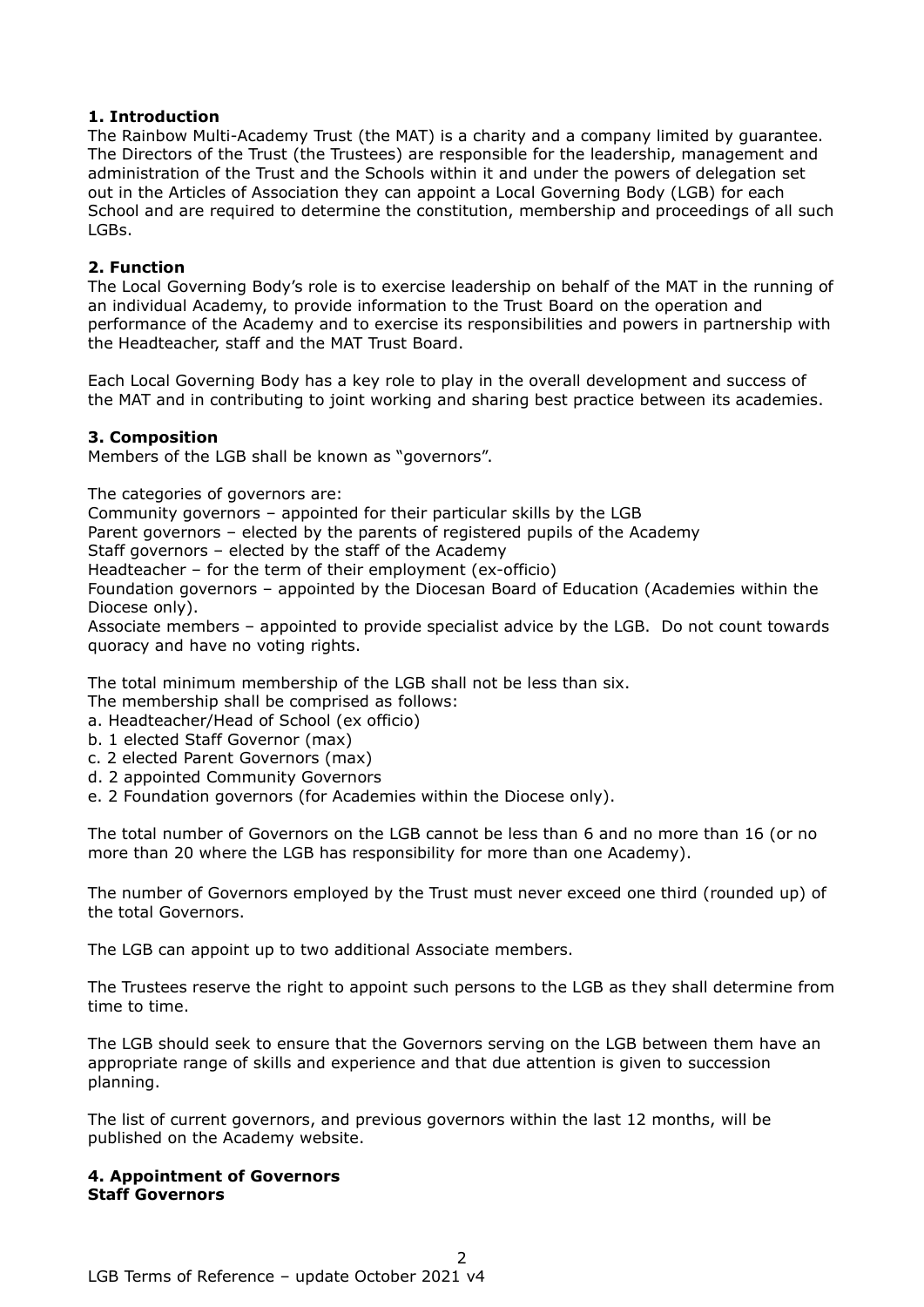The Trustees will delegate the running of a staff election to the LGB.

The process will be:

The LGB shall invite nominations from all staff employed under a contract of employment based at the Academy at which the vacancy arises and, where there are any contested posts, shall hold an election by a secret ballot.

All arrangements for the calling and the conduct of the election and resolution of questions as to whether any person is an eligible candidate shall be determined by the LGB.

#### **Parent Governors**

The Trustees will delegate the running of a parent election to the LGB.

The process will be:

The LGB will take such steps as are reasonably practical to ensure that every person who is known to them to be a parent of a registered student at the Academy is informed of the vacancy and that it is required to be filled by election, informed that s/he is entitled to stand as a candidate, and vote at the election, and given an opportunity to do so.

Any nominated person must be a parent of a student at the Academy at which the vacancy arises at the time when s/he is elected.

"Parent" includes any individual who has parental responsibility for, or cares for, a child under the age of 19.

Where there are the same or less nominations than vacancies, those nominated shall be automatically elected to the vacancy unopposed.

Where there are more nominations than vacancies an election will be required.

The arrangements made for the election of parent governors shall provide for every person who is entitled to vote in the election to have an opportunity to do so by paper or electronic voting.

Where the number of parents nominated is less than the number of vacancies, the LGB may appoint a person who is the parent of a registered student at the Academy or, where it is not reasonably practical to do so, a person who is the parent of a registered pupil of another Academy run by the Trust.

## **Community Governors**

The LGB has delegated responsibility to appoint Community Governors.

S/he must be:

a) a person who lives or works in the community served by the Academy; or

b) a person who, in the opinion of the LGB, has the necessary skill set and is committed to the governance and success of the Academy.

An employee of the Trust cannot be a community governor.

## **Foundation Governors**

Academies within the Diocese are required to identify 2 governors to propose to the Diocese for appointment as Foundation governors. These governors do not have to be a practicing Christian but must be sympathetic to the Christian ethos. A separate nomination form will be completed and circulated to the Parochial Parish Council and the Diocesan Board of Education for approval. Support for the role will be provided by the Diocese of Truro.

## <span id="page-2-0"></span>**5. Term of Office**

The Term of Office of all governors is 4 years.

The Headteacher holds office ex-officio as long as he/she is in post.

Subject to remaining eligible to be a particular type of governor, any person may be reappointed or re-elected to the LGB, following the appropriate process.

## <span id="page-2-1"></span>**6. Resignation/Removal/Disqualification**

A person serving on the LGB shall cease to hold office if: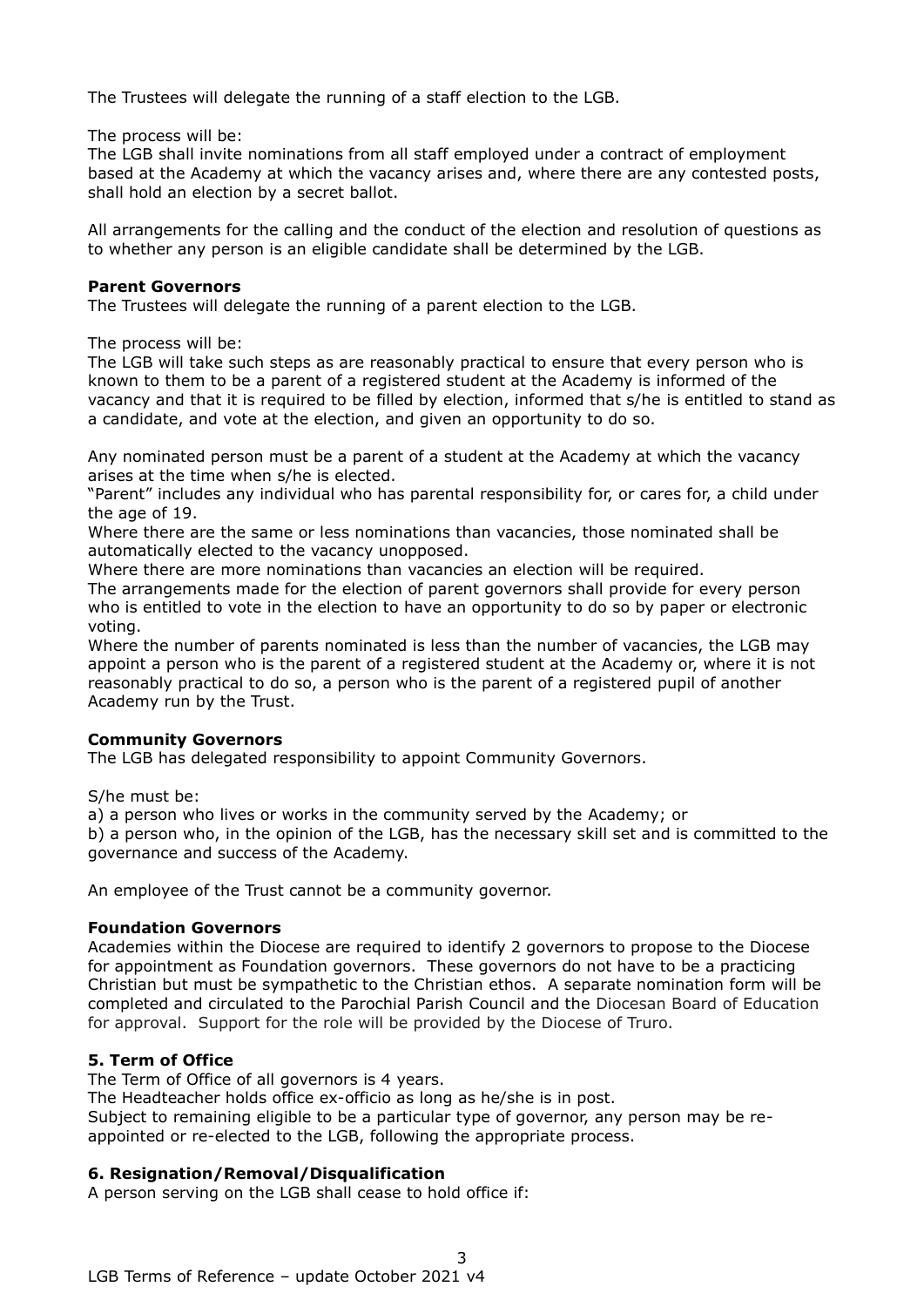a) they resign their office by giving notice in writing to the clerk of the LGB;

b) the Headteacher or a staff governor ceases to work at the Academy;

c) the Trustees terminate the appointment of a governor whose presence or conduct is deemed by the Trustees, at their sole discretion, not to be in the best interests of the Trust or the Academy.

For the avoidance of doubt, a parent governor shall not automatically cease to hold office solely by reason of their child ceasing to be a pupil at the Academy.

A person shall be disqualified from serving on the LGB if s/he would not be able to serve as a Trustee in accordance with Articles 68-80 of the Articles of Association.

#### <span id="page-3-0"></span>**7. Undertakings of Governors**

The Trustees expect members of each governing body to govern and conduct themselves according to the seven principles of public life and requires governors to accept and adhere to the Code of Conduct (appendix 1).

Support and guidance will be provided to enable Governors to develop the necessary skills and knowledge to fulfil their duties as a member of the LGB. Governors will be expected to attend training events and to avail themselves of relevant development opportunities. The Trustees reserve the right to declare certain essential training mandatory for all Governors.

Any Governor who has or may have any direct or any indirect duty or personal interest (including but not limited to any personal financial interest (as defined below) which conflicts or may conflict with their duties as a governor of the LGB shall disclose that fact to the LGB as soon as they become aware of it.

A person must absent themselves from any discussions of the LGB in which it is possible that a conflict will arise between their duty to act solely in the interests of the Academy and any duty or personal interest (including but not limited to any personal financial interest).

A Governor of the LGB has a personal financial interest if they, or any child, stepchild, parent, grandchild, grandparent, brother, sister or spouse of the Governor or any person living with the Governor as his or her partner, is in the employment of the Trust or is in receipt of remuneration or the provision of any other benefit directly from the Trust or in some other way is linked to the Trust or the Academy.

The clerk to the LGB shall maintain a register of the interests of the Governors (including, but not limited to personal financial interests as defined below). This register shall be made available on request to persons wishing to inspect it and must be published on the Academy website.

All governors shall upon their appointment or election, and before exercising any duties as a member of the LGB, give a written undertaking to the Directors and the Diocesan Corporate Member to uphold the Object of the Company.

Governors joining Academies within the Diocese shall also sign an undertaking to uphold the designated religious character of the Academy.

#### <span id="page-3-1"></span>**8. Chair & Vice-Chair**

The Trustees appoint the Chair of the LGB annually following a recommendation from the LGB. The LGB shall elect a Vice-Chair annually from among their number.

A person employed by the Trust (whether or not at the Academy) shall not be eligible to be appointed as Chair or elected as Vice-Chair.

The term of office of the Chair and Vice Chair shall be 1 year. They may be re-appointed/reelected subject to remaining eligible to be a governor.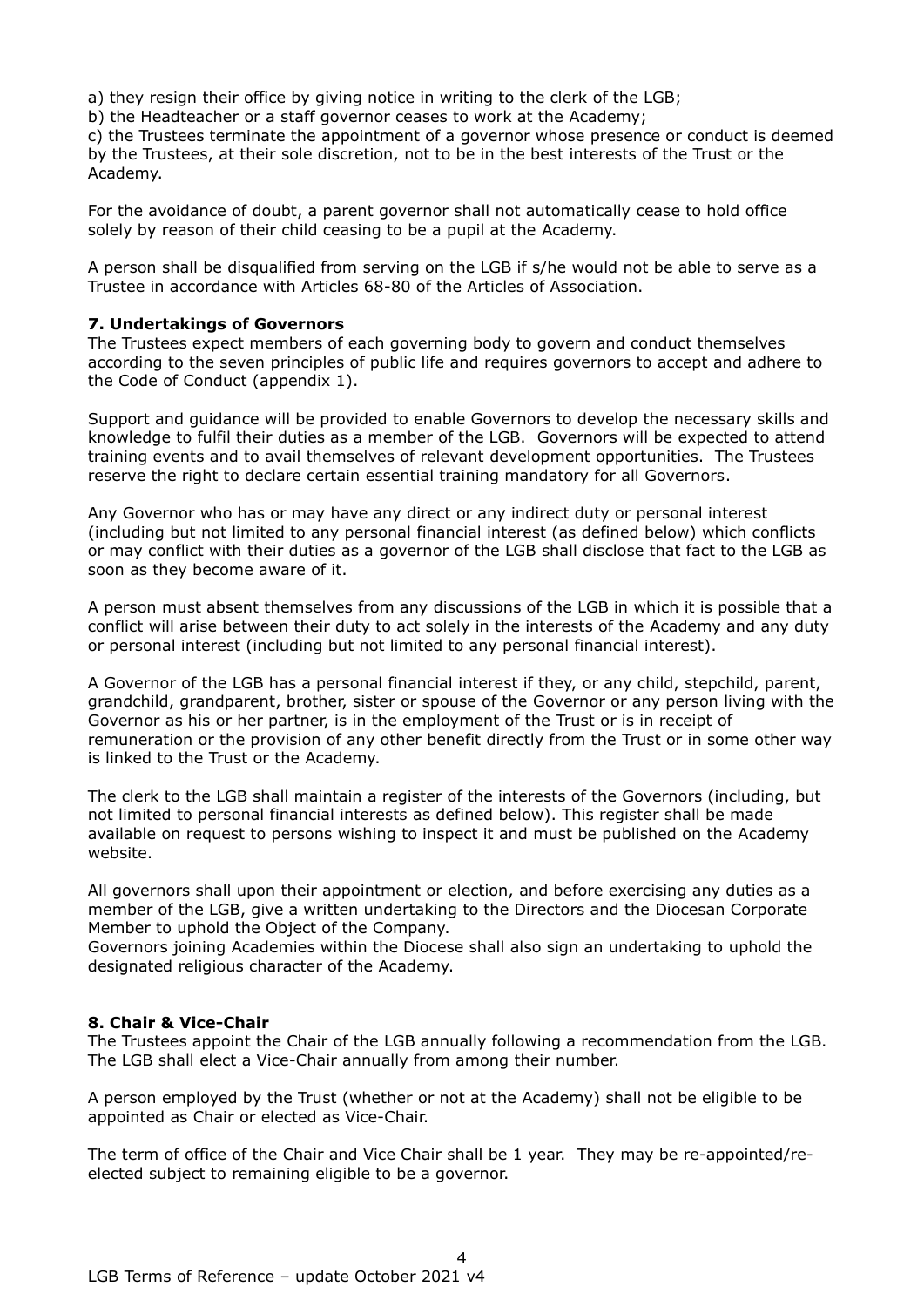The Chair and Vice-Chair may at any time resign their office by giving notice in writing to the Trustees.

The Chair or Vice-Chair shall cease to hold office if:

a) S/he ceases to serve on the LGB;

b) S/he is employed by the Trust whether or not at the Academy;

c) in the case of the Vice-Chair, s/he is appointed to fill a vacancy in the office of the Chair, or

d) S/he is removed by the Trustees.

It is the Chair's responsibility to liaise with the Headteacher in order to ensure the LGB conducts its business and is able to report to the Board of Trustees effectively. Being a chair of governors is a key role in the leadership and management of the Academy.

Chair of governors should:

Work with the Principal to promote and maintain high standards of education and achievement Ensure the LGB holds the Headteacher to account for the educational performance of the Academy and its pupils.

Ensure the LGB holds the Headteacher to account for the performance management of staff Ensure effective use of the Academy's resources

Lead effective governance: giving the LGB a clear lead and direction, ensuring that the Governors work as an effective team and understand their accountability and the part they play in the strategic leadership of the Academy and in driving school improvement Improve the Academy: ensuring school improvement is the focus of all policy and strategy and that Governor scrutiny, monitoring and challenge reflects school improvement priorities

#### <span id="page-4-0"></span>**9. Headteacher**

The Headteacher has delegated powers and duties in respect of the overall leadership, management, and achievement of the Academy and responsibility for ensuring the implementation of agreed policy.

## <span id="page-4-1"></span>**10. Meetings**

LGBs are required to meet at least termly but it is not appropriate for all responsibilities to be reviewed at every meeting.

In order to ensure that the responsibilities are discharged appropriately the CEO will produce a calendar showing which responsibilities are to be addressed by the LGB and by each Governor over the year.

#### <span id="page-4-2"></span>**11. Quorum and Voting**

The quorum for a meeting of the LGB shall be more than 50% of the Governors of the LGB eligible to vote.

Every matter to be decided at a meeting of the LGB shall be determined by a majority of the votes of Governors present and entitled to vote on the matter.

Every Governor shall have one vote.

Where there is an equal division of votes, the Chair of the meeting shall have the casting vote. A Governor may not vote by proxy.

## <span id="page-4-3"></span>**12. Meeting Papers**

Each Governor shall be given at least seven clear days' notice before the date of a meeting and a copy of the agenda and relevant papers.

The minutes of the proceedings of a meeting of the LGB shall be drawn up and signed (subject to the approval of the Governors) at the same or next subsequent meeting by the Chair of the meeting.

The minutes shall include a record of all appointments of Governors and all proceedings at meetings of the LGB, including the names of all persons present at each such meeting.

The minutes should also include details of decisions taken and actions agreed.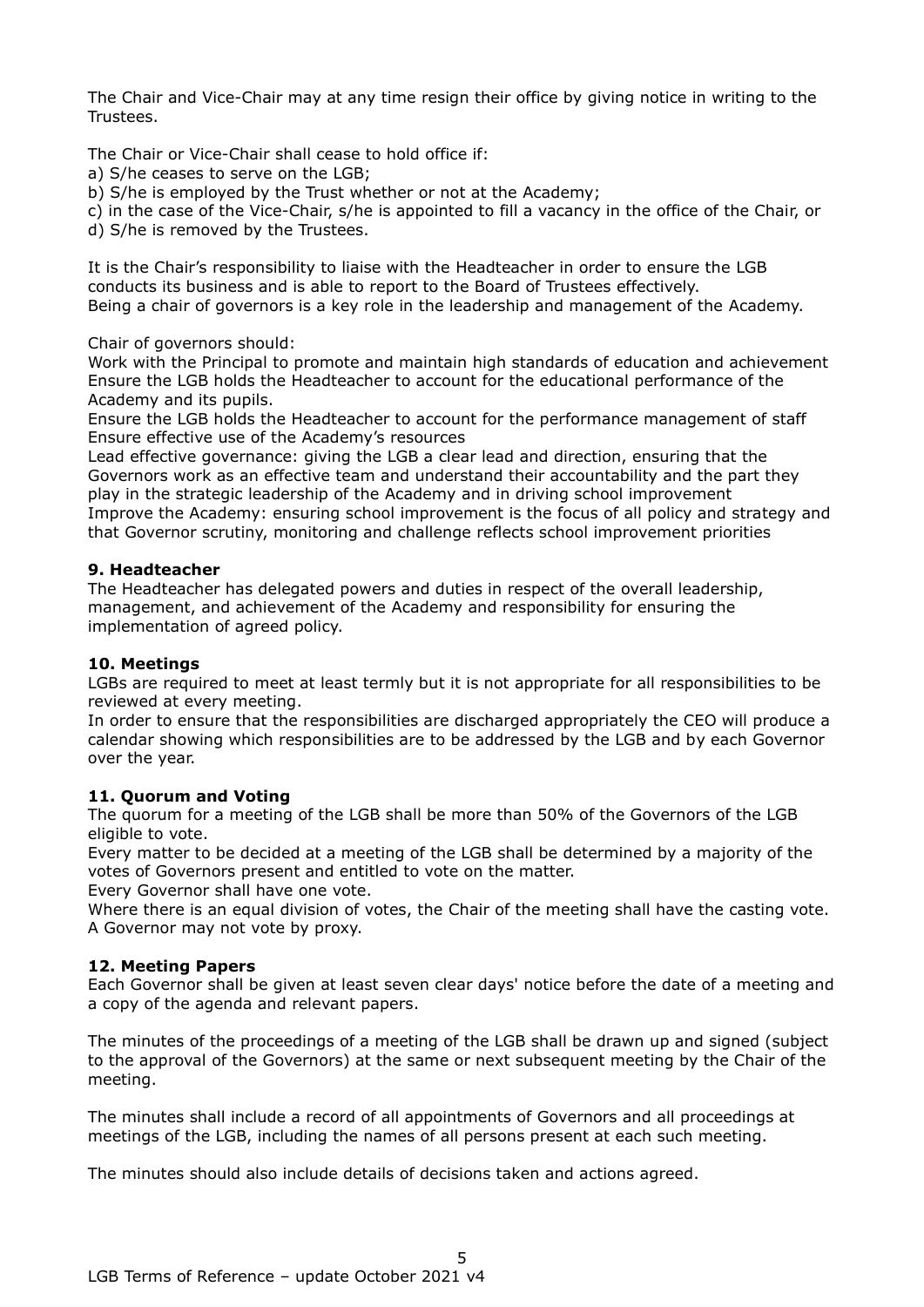The agreed actions from a previous meeting should be reviewed at the next meeting.

#### <span id="page-5-0"></span>**13. Attendance**

Where the Chair is absent from any meeting or there is at the time a vacancy in the office of the Chair, the Vice-Chair shall act as the chair for the purposes of the meeting.

Where the Vice-Chair is also absent from the meeting or there is at the time a vacancy in the office of Vice-Chair, the Governors of the LGB shall elect one of their number to act as chair for the purposes of that meeting.

The Headteacher and Chief Executive Officer, or their deputies, have the right to attend all meetings of a Local Governing Body.

Any Trustee has the right to attend any meeting of a Local Governing Body. Prior notice will be given to the Chair of the LGB.

#### <span id="page-5-1"></span>**14. Delegated Matters**

The LGB will use its detailed knowledge and engagement with stakeholders to ensure their Academy is being well served by the leadership and has direct access to the Board if there are concerns.

Local Governing Body (LGB) responsibilities include:

- monitoring whether the school is working within the agreed policies
- monitoring whether standards are being met
- representing stakeholder views
- upholding the Christian Ethos and Values of the school (in Cof E Schools)
- safeguarding
- monitoring whether the schools are:
	- $\circ$  Establishing and working within agreed policies (Scheme of Delegation)
	- o Meeting the agreed targets
	- o Engaging with stakeholders
	- o Reporting to the board
- fulfilling its statutory duties, including maintaining the school website
- ensuring school-level resources are applied appropriately
- Contribute to capital expenditure planning and submit applications to the Trust Board Capital Expenditure Panel

In line with the overall vision, strategy, ethos and broad policy framework of the trust the LGB will:

- Help the Academy set high standards by planning for the Academy's future, set the direction for each Academy and agree targets for improvement, monitor and evaluate its performance.
- Be a critical friend to, and hold leaders to account for, the pace and rate of improvement and the achievement of all pupils.
- Set the Academy's standards of conduct and values.
- Ensure sound management and administration of the Academy and ensure all staff have the appropriate qualifications, skills, experience, and training to carry out their duties.
- Help the Academy respond to, and meet, the needs of parents and the wider local community.
- Ensure all governors are skilled in understanding, interpreting, and comparing Academy performance, attendance, admissions, and exclusions data and are kept fully appraised of the performance of the Academy at all times.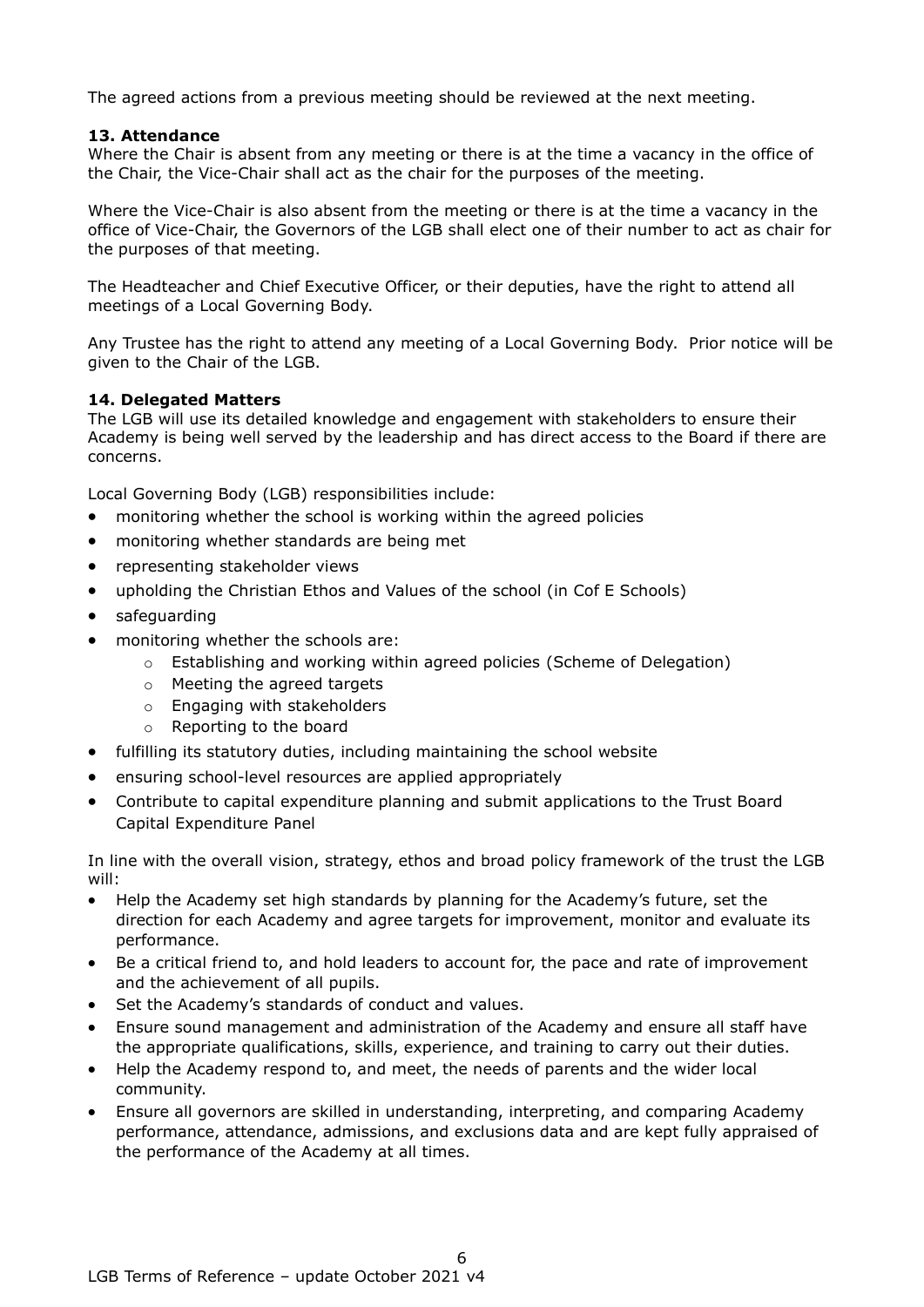- Determine and approve the Academy's mission, vision, strategy and long-term development plan - in line with the MAT's overall mission and vision. Including in Church Schools protecting the Christian Ethos of the school
- Ensure that the Academy contributes significantly to the overall development and success of the MAT.
- In consultation with the Trust Board determine key performance indicators and targets for the Academy.
- Approve the Academy's development/improvement plan. Monitor overall performance and the achievement of objectives, targets, and key performance indicators, and ensure that plans for improvement are acted upon - report progress to the Trust Board and provide all required data.
- Following consultation, where required, adopt and ensure the implementation of MAT-wide policies and procedures.
- Determine and approve framework and Academy specific policies and procedures, monitor their implementation, and evaluate their impact.
- Determine any other constitutional matter in which the LGB has discretion.

In line with the MAT's governance arrangements, policies and procedures, and scheme of delegation for the Academy:

- Hold at least three Local Governing Body meetings a year.
- Recommend a governor to be appointed as Chair of the LGB by the Board annually.
- Appoint a Vice-Chair of the LGB annually.
- Make arrangements for the election/appointment of parent and staff governors; appoint these governors in line with the Trust's arrangements and procedures.
- Make arrangements for recruiting and appointing "Associate Governors" if required.
- Appoint a clerk and implement clerking arrangements in line with the MAT's requirements.
- Maintain and publish, through the clerk, a register of governors' and senior members of staff's business interests and adhere to procedures for registering and managing conflicts of interest.
- Carry out and report on all duties and responsibilities delegated to the LGB by the Board.
- Ensure the Academy complies with legal and statutory requirements.
- Appoint Governors with specific responsibilities for example, for special educational needs and disability (SEND) and in line with any statutory requirement.
- Publish papers, minutes of meetings of the LGB in line with the Trusts' arrangements. [statutory policy]
- Advise the Trust Board of any concerns about the running of the Academy that cannot be resolved by the LGB and of any suspicions of fraud and irregularity.
- LGBs are free to allocate roles and responsibilities for monitoring arrangements as long as these do not conflict with the Trust's legal and statutory requirements.
- LGBs may organise their roles and responsibility structure as they see fit providing that the responsibilities described in these Terms of Reference are discharged.

These Terms of Reference can be revised by the Trust Board at any time and will be reviewed annually as part of the Governance Scheme of Delegation.

These terms of reference may only be amended by the Trust Board.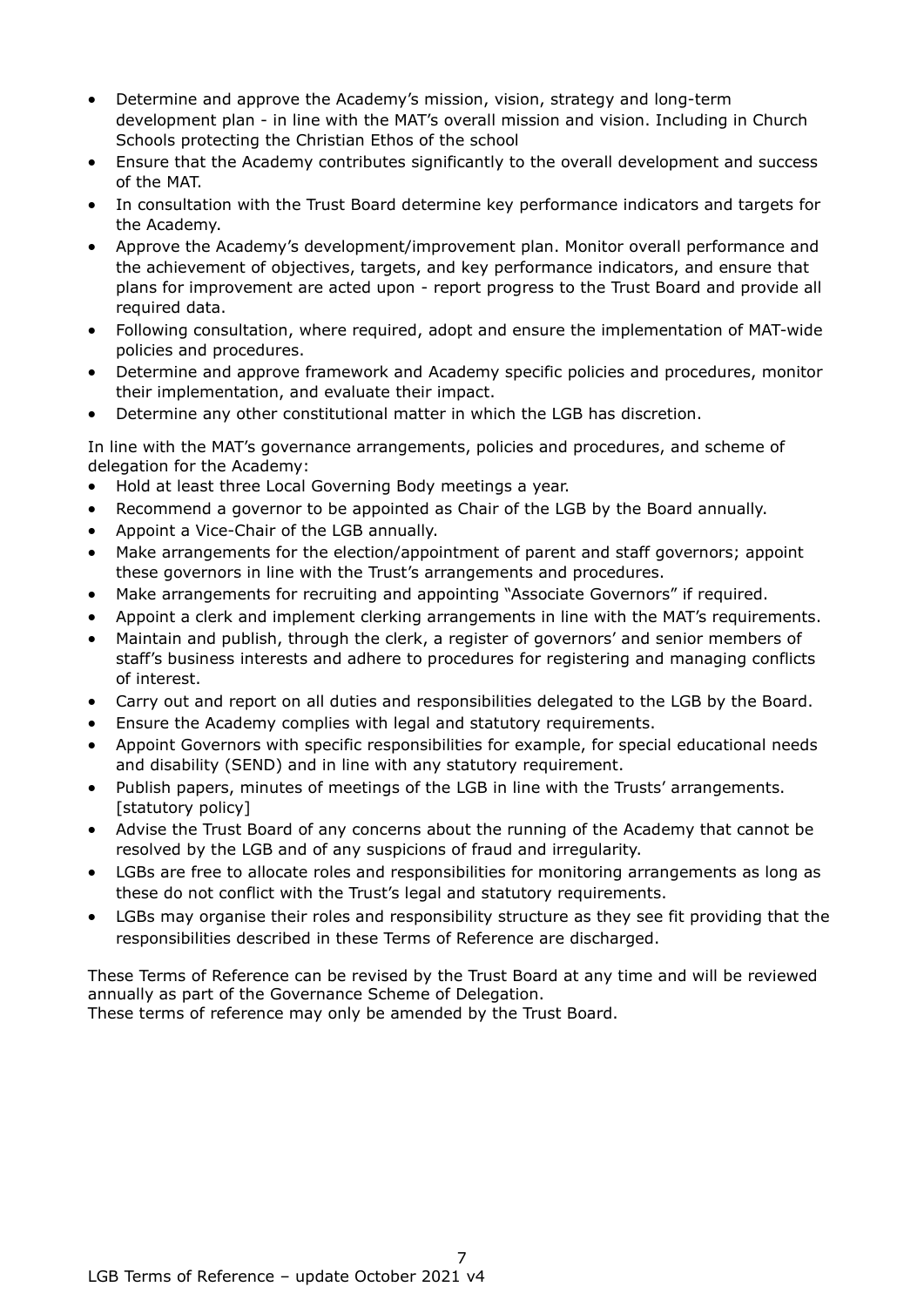## <span id="page-7-0"></span>**Appendix 1**

#### **Code of Conduct for Governing Boards**

## **This Code should be read in conjunction with the relevant law, articles of association and agreed scheme of delegation.**

#### **The governing board has the following strategic functions:**

#### **Establishing the strategic direction**, by:

- − Setting and ensuring clarity of vision, values, and objectives for the school(s)/trust
- − Agreeing the school improvement strategy with priorities and targets
- − Meeting statutory duties
- − Developing and upholding the Christian distinctiveness of Diocese schools and promoting high standards.

#### **Ensuring accountability**, by:

- − Appointing the lead executive/headteacher (where delegated)
- − Monitoring the educational performance of the school/s and progress towards agreed targets
- − Performance managing the lead executive/headteacher (where delegated)
- − Engaging with stakeholders
- − Contributing to school self-evaluation

#### **Overseeing financial performance**, by:

Trust Board level:

- − Setting the budget
- − Monitoring spending against the budget
- − Ensuring money is well spent and value for money is obtained
- − Ensuring risks to the organisation are managed

#### LGB level:

- − ensuring school-level resources are applied appropriately
- − Contribute to capital expenditure planning and submit applications to the Trust Board Capital Expenditure Panel

#### **Ensuring the voices of stakeholders are heard**.

#### **As individuals on the board we agree to the following:**

#### **Role & Responsibilities**

- We understand the purpose of the board and the role of the executive leaders.
- We accept that we have no legal authority to act individually, except when the board has given us delegated authority to do so, and therefore we will only speak on behalf of the governing board when we have been specifically authorised to do so. We accept collective responsibility for all decisions made by the board or its delegated agents. This means that we will not speak against majority decisions outside the governing board meeting.
- We have a duty to act fairly and without prejudice, and in so far as we have responsibility for staff, we will fulfil all that is expected of a good employer.
- We will encourage open governance and will act appropriately.
- We will consider carefully how our decisions may affect the community and other schools.

8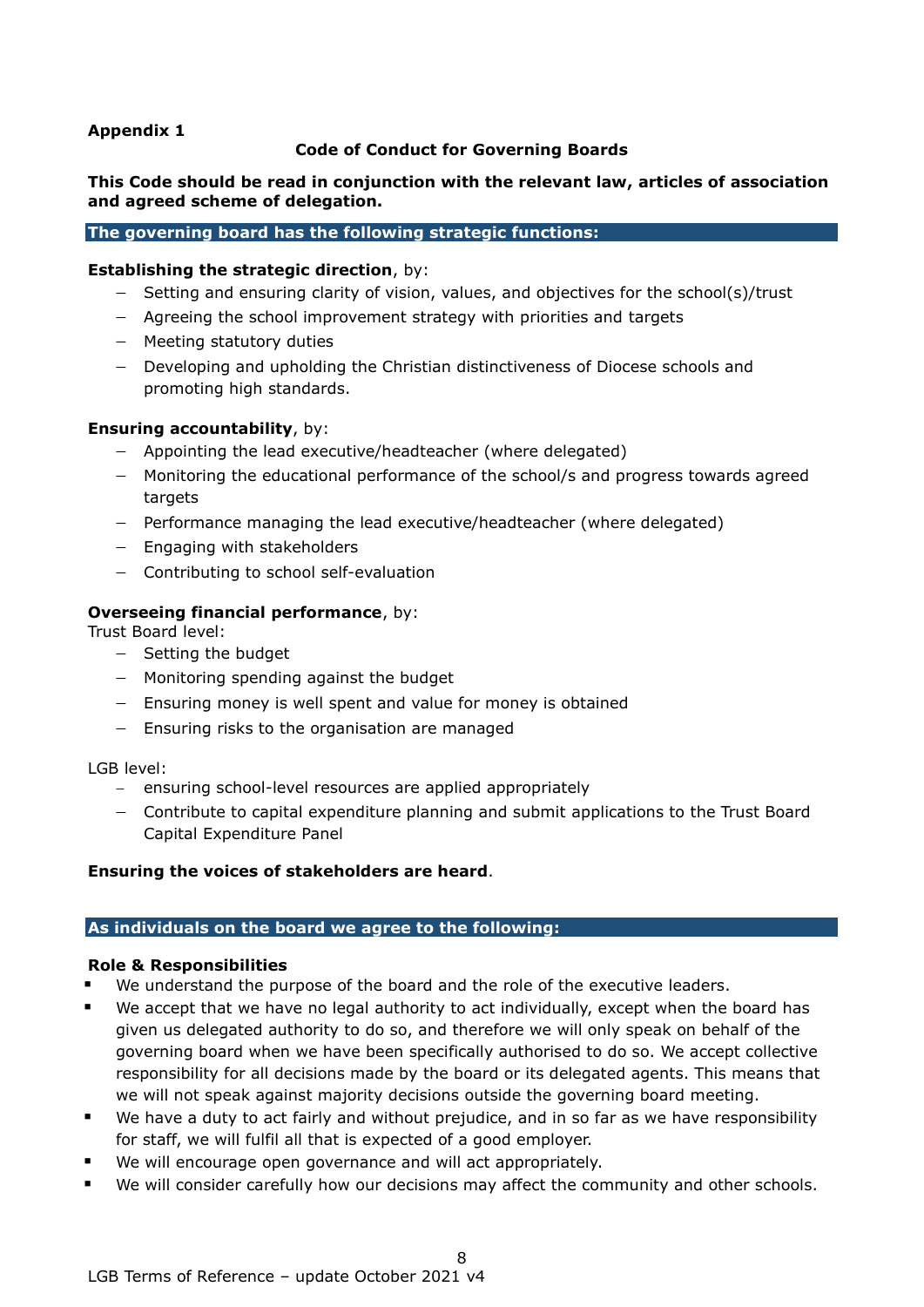- We will always be mindful of our responsibility to maintain and develop the ethos and reputation of our group of schools. Our actions within the school and the local community will reflect this.
- In making or responding to criticism or complaints we will follow the procedures established by the governing board.
- We will actively support and challenge the executive leaders
- We will accept and respect the difference in roles between the board and staff, ensuring that we work collectively for the benefit of the organisation;
- We will respect the role of the executive leaders and their responsibility for the day to day management of the organisation and avoid any actions that might undermine such arrangements;
- We agree to adhere to the school's rules and polices and the procedures of the governing board as set out by the relevant governing documents and law
- When formally speaking or writing in our governing role we will ensure our comments reflect current organisational policy even if they might be different to our personal views;
- When communicating in our private capacity (including on social media) we will be mindful of and strive to uphold the reputation of the organisation

## **Commitment**

- We acknowledge that accepting office as a governor/director/member involves the commitment of significant amounts of time and energy.
- We will each involve ourselves actively in the work of the governing board, and accept our fair share of responsibilities, including service on committees or working groups.
- We will make full efforts to attend all meetings and where we cannot attend explain in advance why we are unable to.
- We will get to know the school/s well and respond to opportunities to involve ourselves in school activities.
- We will visit the school/s, with all visits arranged in advance with the senior executive leader/headteacher and undertaken within the framework established by the governing board.
- When visiting the school in a personal capacity (i.e. as a parent or carer), we will maintain our underlying responsibility as a governor/director/member.
- We will consider seriously our individual and collective needs for induction, training and development, and will undertake relevant training.
- We accept that in the interests of open governance, our full names, date of appointment, terms of office, roles on the governing board, attendance records, relevant business and pecuniary interests, category of governor and the body responsible for appointing us will be published on the school's website.
- In the interests of transparency we accept that information relating to governors/directors/ members will be collected and logged on the DfE's national database of governors (Get information about schools).

## **Relationships**

- We will strive to work as a team in which constructive working relationships are actively promoted.
- We will express views openly, courteously and respectfully in all our communications with other governors/directors/members, the clerk to the governing board and school staff both in and outside of meetings.
- We will support the chair in their role of ensuring appropriate conduct both at meetings and at all times.

9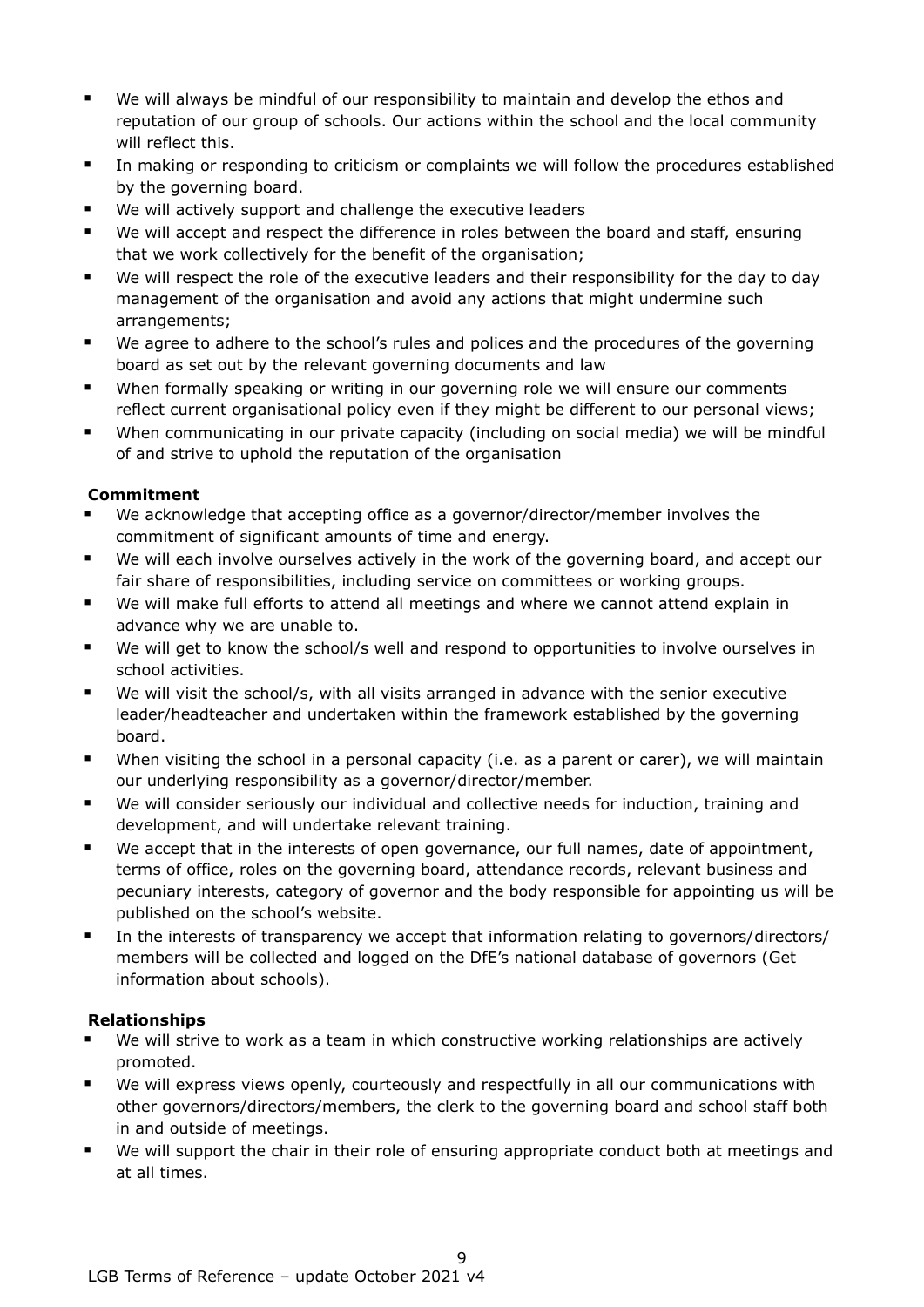- We are prepared to answer queries from other board members in relation to delegated functions and take into account any concerns expressed, and we will acknowledge the time, effort and skills that have been committed to the delegated function by those involved.
- We will seek to develop effective working relationships with the executive leaders, staff and parents, the trust, the local authority and other relevant agencies and the community.

## **Confidentiality**

- We will observe complete confidentiality when matters are deemed confidential or where they concern specific members of staff or pupils, both inside or outside school.
- We will exercise the greatest prudence at all times when discussions regarding school/trust business arise outside a governing board meeting.
- We will not reveal the details of any governing board vote.
- We will ensure all confidential papers are held and disposed of appropriately.

## **Conflicts of interest**

- We will record any pecuniary or other business interest (including those related to people we are connected with) that we have in connection with the governing board's business in the Register of Business Interests, and if any such conflicted matter arises in a meeting we will offer to leave the meeting for the appropriate length of time.
- We accept that the Register of Business Interests will be published on the trust's website.
- We will also declare any conflict of loyalty at the start of any meeting should the situation arise.
- We will act in the best interests of the school as a whole and not as a representative of any group, even if elected to the governing board.

## **Ceasing to be a governor/trustee/academy committee member**

We understand that the requirements relating to confidentiality will continue to apply after a governor/director/member leaves office

## **Breach of this code of conduct**

- If we believe this code has been breached, we will raise this issue with the chair and the chair will investigate; the governing board will only use suspension/removal as a last resort after seeking to resolve any difficulties or disputes in more constructive ways.
- Should it be the chair that we believe has breached this code, another governing board member, such as the vice chair will investigate.

## **The seven principles of public life**

(Originally published by the Nolan Committee: The Committee on Standards in Public Life was established by the then Prime Minister in October 1994, under the Chairmanship of Lord Nolan, to consider standards of conduct in various areas of public life, and to make recommendations).

**Selflessness** - We will act solely in terms of the public interest.

**Integrity** - We will avoid placing ourselves under any obligation to people or organisations that might try inappropriately to influence us in our work. We will not act or take decisions in order to gain financial or other material benefits for ourselves, our family, or our friends. We will declare and resolve any interests and relationships.

**Objectivity** - We will act and take decisions impartially, fairly and on merit, using the best evidence and without discrimination or bias.

**Accountability** - We are accountable to the public for our decisions and actions and will submit ourselves to the scrutiny necessary to ensure this.